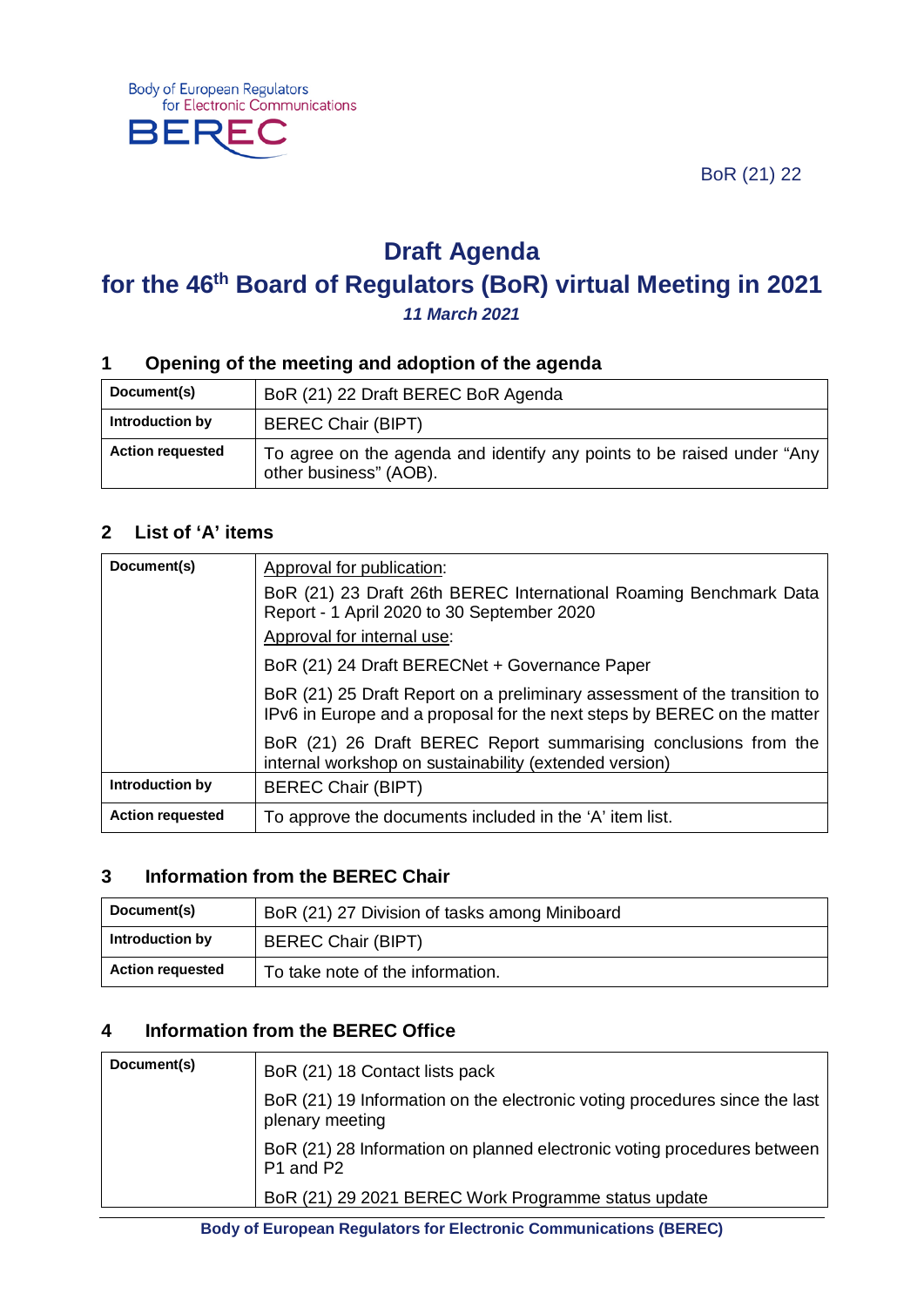| Introduction by         | <b>BEREC Office Representative</b> |
|-------------------------|------------------------------------|
| <b>Action requested</b> | To take note of the information.   |

## **5 Information from the Commission**

| Document(s)             | No documents                     |
|-------------------------|----------------------------------|
| Introduction by         | Commission representative        |
| <b>Action requested</b> | To take note of the information. |

## **6 Fixed Network Evolution**

| Document(s)             | BoR (21) 30 Draft BEREC Opinion on the revision of the Broadband Cost<br><b>Reduction Directive (BCRD)</b> |
|-------------------------|------------------------------------------------------------------------------------------------------------|
| Introduction by         | FNE WG Co-Chair (RTR)                                                                                      |
| <b>Action requested</b> | To discuss and to approve for publication and submission to the European<br>Commission.                    |

## **7 Open Internet - Oral update on the state of play regarding the NN Tool**

| Document(s)             | No document                      |
|-------------------------|----------------------------------|
| Introduction by         | OI Co-Chairs (ILR/TRAFICOM)      |
| <b>Action requested</b> | To take note of the information. |

#### **8 Statistics and Indicators**

#### **8.1 Draft BEREC Guidelines on the consistent implementation of the obligations established in Article 22 (2), 22 (3) and 22 (4) of the EECC (carry-over)**

| Document(s)             | BoR (21) 31 Draft Report on the public consultation on the draft BEREC<br>Guidelines on the consistent implementation of the obligations established<br>in Article 22 (2), 22 (3) and 22 (4) of the EECC (carry-over)<br>BoR (21) 32 Draft BEREC Guidelines on the consistent implementation of<br>the obligations established in Article 22 (2), 22 (3) and 22 (4) of the EECC<br>(carry-over) |
|-------------------------|-------------------------------------------------------------------------------------------------------------------------------------------------------------------------------------------------------------------------------------------------------------------------------------------------------------------------------------------------------------------------------------------------|
| Introduction by         | Sal Co-Chairs (CNMC/ANCOM)                                                                                                                                                                                                                                                                                                                                                                      |
| <b>Action requested</b> | To discuss and approve for publication.                                                                                                                                                                                                                                                                                                                                                         |

#### **8.2 Draft Report on the harmonised collection of data regarding OTT services, relevant to electronic communications markets**

| Document(s)             | BoR (21) 33 Draft Report on the harmonised collection of data regarding<br>OTT services, relevant to electronic communications markets |
|-------------------------|----------------------------------------------------------------------------------------------------------------------------------------|
| Introduction by         | Sal Co-Chairs (CNMC/ANCOM)                                                                                                             |
| <b>Action requested</b> | To discuss and approve for public consultation.                                                                                        |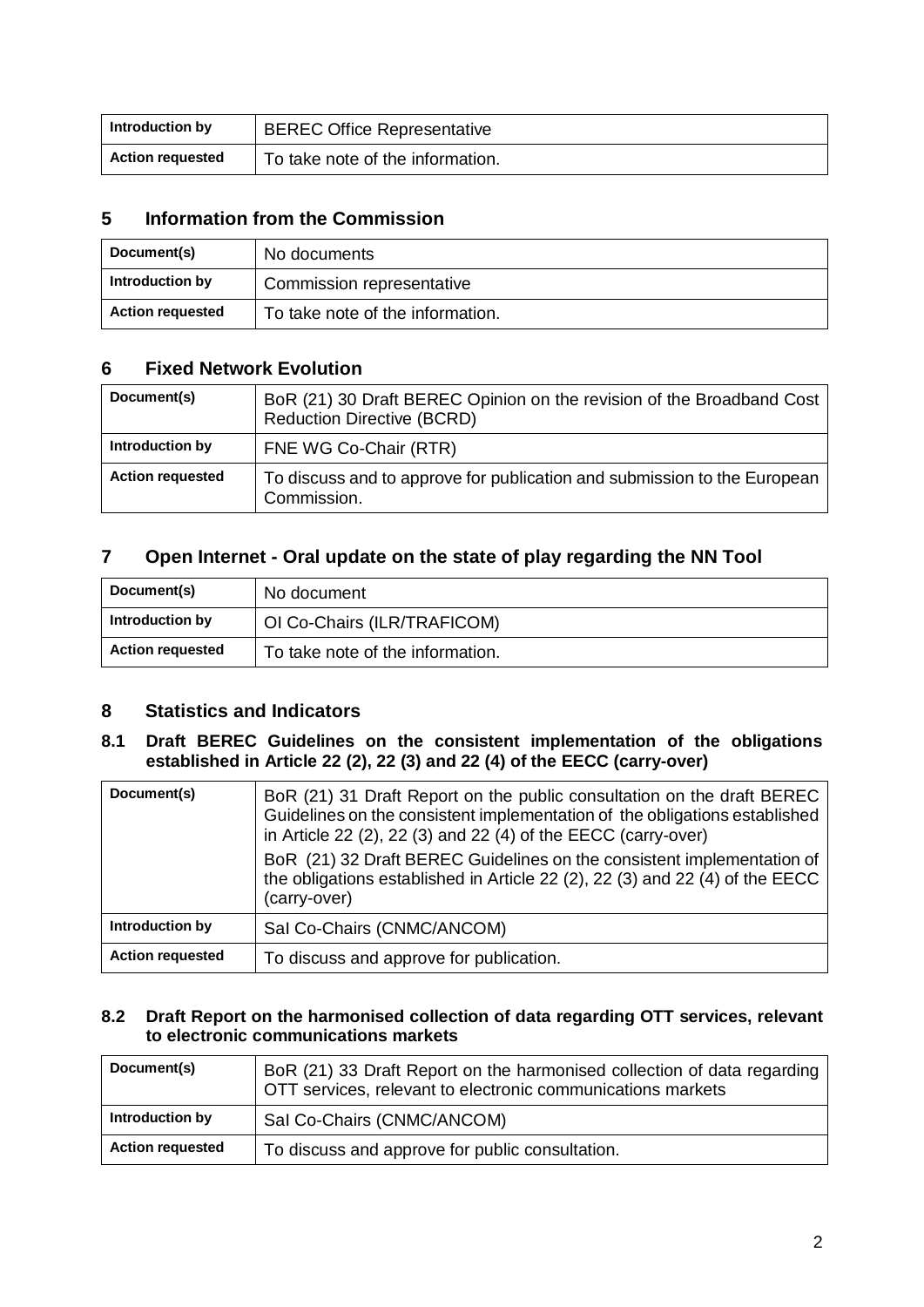## **9 Planning Future Trends WG**

| Document(s)             | BoR (21) 01 Outline of the BEREC Work Program 2022 |
|-------------------------|----------------------------------------------------|
| Introduction by         | Incoming BEREC Chair (ACM)                         |
| <b>Action requested</b> | To take note of the information.                   |

#### **10 Market and Economic Analysis**

#### **10.1 Draft BEREC Report on the ex-ante regulation of digital gatekeepers**

| Document(s)             | BoR (21) 34 Draft BEREC Report on the ex-ante regulation of digital<br>gatekeepers |
|-------------------------|------------------------------------------------------------------------------------|
| Introduction by         | MEA WG Co-Chairs (ARCEP/CNMC)                                                      |
| <b>Action requested</b> | To discuss and approve for public consultation.                                    |

#### **10.2 BEREC Opinion on the Digital Markets Act**

| Document(s)             | BoR (21) 35 Draft BEREC Opinion on the EC Digital Markets Act |
|-------------------------|---------------------------------------------------------------|
| Introduction by         | MEA WG Co-Chairs (ARCEP/CNMC)                                 |
| <b>Action requested</b> | To discuss and approve for publication.                       |

## **11 End-User**

| Document(s)             | BoR (21) 36 Draft Report on how to handle third-party payment charges<br>on mobile phone bills |
|-------------------------|------------------------------------------------------------------------------------------------|
| Introduction by         | End-User WG Co-Chairs (AGCOM/ComReg)                                                           |
| <b>Action requested</b> | To discuss and approve for public consultation.                                                |

#### **12 Regulatory Framework**

#### **12.1 Draft scoping document on the BEREC Opinion on the national implementation and functioning of the general authorisation**

| Document(s)             | BoR (21) 37 Draft scoping document on the BEREC Opinion on the<br>national implementation and functioning of the general authorisation |
|-------------------------|----------------------------------------------------------------------------------------------------------------------------------------|
| Introduction by         | RF WG Co-Chairs (NMHH/AGCOM)                                                                                                           |
| <b>Action requested</b> | To discuss and approve for internal use.                                                                                               |

#### **12.2 Draft scoping document on the BEREC Report on COVID-19 crisis - lessons learned regarding communication networks and services for a resilient society**

| Document(s)             | BoR (21) 38 Draft scoping document on the BEREC Report on COVID-19<br>crisis - lessons learned regarding communication networks and services<br>for a resilient society |
|-------------------------|-------------------------------------------------------------------------------------------------------------------------------------------------------------------------|
| Introduction by         | RF WG Co-Chairs (NMHH/AGCOM)                                                                                                                                            |
| <b>Action requested</b> | To discuss and approve for internal use.                                                                                                                                |